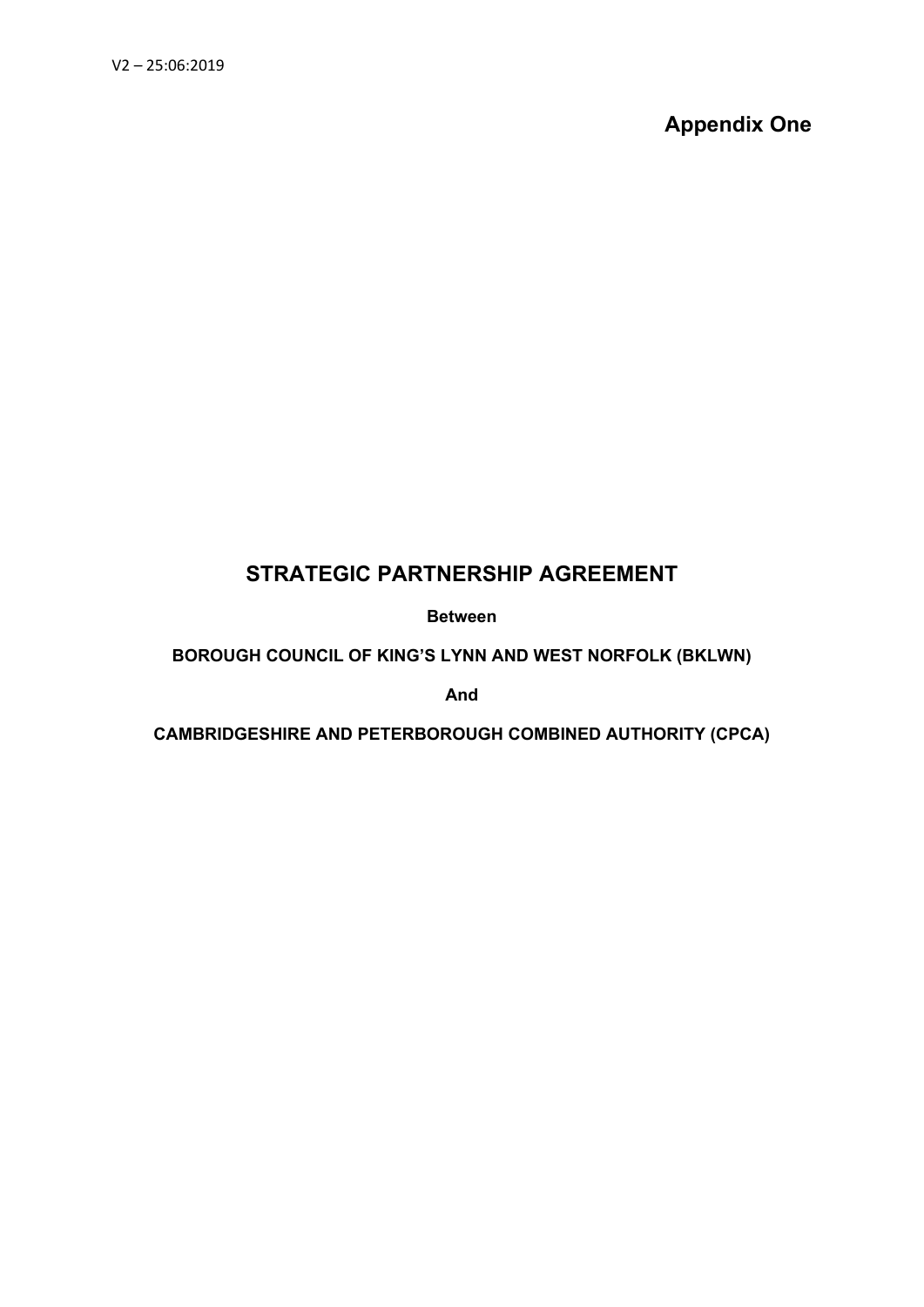## **1 Background to the Agreement**

- 1.1 The Cambridgeshire and Peterborough Combined Authority has an ambition, set out in our devolution deal, to double GVA over 25 years. The Combined Authority recognises that to meet that growth it needs to do more to develop the productivity of firms, raise skill levels, make home ownership affordable, address health and educational inequalities, and generate revenue to pay for public services in the future.
- 1.2 Borough Council of King's Lynn & West Norfolk has an ambition to support and invest in our communities and businesses to encourage and manage ambitious growth in prosperity and quality of life for all. In particular, we will use our investments, assets, leadership and influence to maximise the benefits for West Norfolk and UK plc, to support services and generate economic, social and financial return.
- 1.3 The CPCA and BKLWN recognise the strong linkages between their two areas and the need to continue and enhance joint working, irrespective of the future configuration of the Local Enterprise Partnerships, and the Mayoral Combined Authority's requirement to ensure co-terminosity of services

## **2 Overall Commitment**

- 2.1 Partnership is essential to delivery. The public sector in particular needs to work more closely to leverage all its resources, human and financial and build a consensus. This will enable us to take forward our shared aim of giving our communities, businesses and central government the confidence that when they make decisions to live, grow and invest in our region they do so knowing it has a great future. The right partnerships respect geographic boundaries but break down arbitrary barriers that often delay common sense approaches to driving economic, housing or trade benefits.
- 2.2 Borough Council of King's Lynn & West Norfolk and the Cambridge and Peterborough Combined Authority are aligned to these objectives and are committed to working together to bring about inclusive growth across Cambridgeshire and West Suffolk, to support growth and create healthy and prosperous communities and places. Both parties share a commitment to do more to develop the productivity of firms, raise skill levels, make home ownership affordable, address health and educational inequalities, and generate revenue to pay for public services in the future. Partnership is essential to delivery and the public sector, in particular needs, to work more closely to leverage all its resources.
- 2.3 Together, we are committed to coordinate our resources and build a consensus that gives our communities, businesses and central government the confidence that when they make decisions to live, grow and invest in our sub-region they do so knowing there's not a better area in the country to do it.
- 2.4 In this regard, we are aligned to the objective of working together to bring about inclusive growth across our sub-region to support growth and create healthy and prosperous communities and places**.** In particular, we will: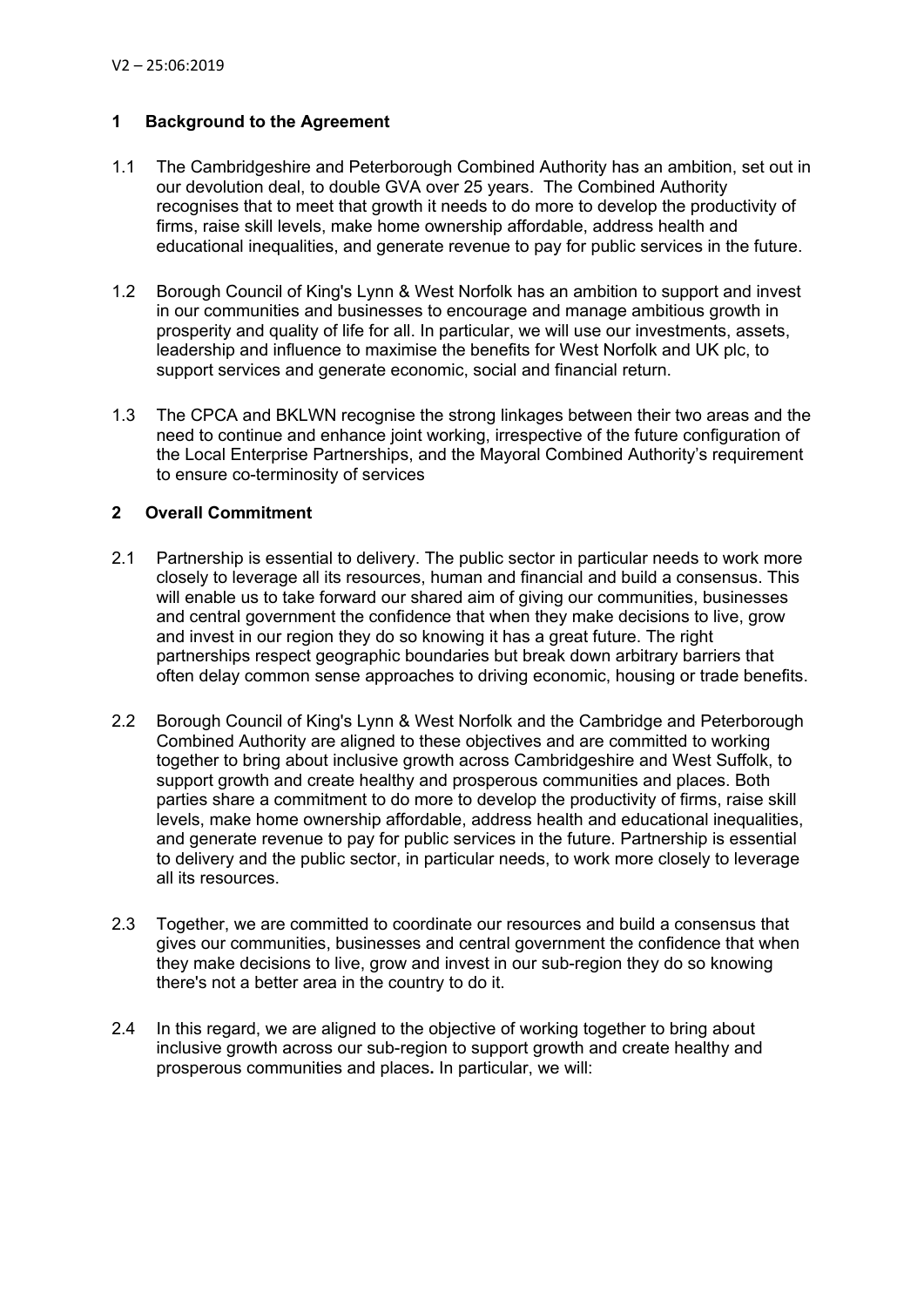- 2.4.1 Collaborate on the proposals for **future strategic planning**
- 2.4.2 **Explore joint opportunities** for investment to enable growth, particularly in infrastructure relating to the Ely area Capacity enhancement, the A10 and the A47; and also in the area of skills development;
- 2.4.3 **Provide joint investment** for initiatives that contribute to inclusive growth, including through new funding models;
- 2.4.4 **Deliver joint projects** of mutual benefit that improve the lives of residents and workers in the sub-region;
- 2.4.5 **Build on the existing partnership working,** across the sub-region, to increase housing supply and improve housing choice and quality relating to Wisbech Garden Town where both partners have commitments to deliver housing in their respective catchment areas;
- 2.4.6 **Develop a coordinated approach** to the Local Growth Fund, agreeing which of the CPCA and NALEP pots are most appropriate for specific projects;
- 2.4.7 **Share information, data and evidence** that informs the future development of the sub-region.

## **3 In practice, this will mean:**

- 3.1 **Political Sovereignty**: proposals or decisions agreed between the organisations will continue to be taken by the CPCA Board and BKLWN, in line with their own decisionmaking processes.
- 3.2 *Meetings;* Representatives of the two organisations shall:
- 3.2.1 Meet every six months to review joint working, identify opportunities for collective working, and agree future priorities.
- 3.3 *Funding:* Both organisations will work together to:
- 3.3.1 Subject to each other's decision-making processes and priorities, identify potential opportunities for growth and investment that are of mutual benefit, supporting the development of business cases and identification of funding streams;
- 3.3.2 Where appropriate to do so, and subject to respective decision-making processes, provide investment funds to support mutually beneficial proposals;
- 3.3.3 Support initiatives to encourage government and other funding sources to invest in the sub-region;